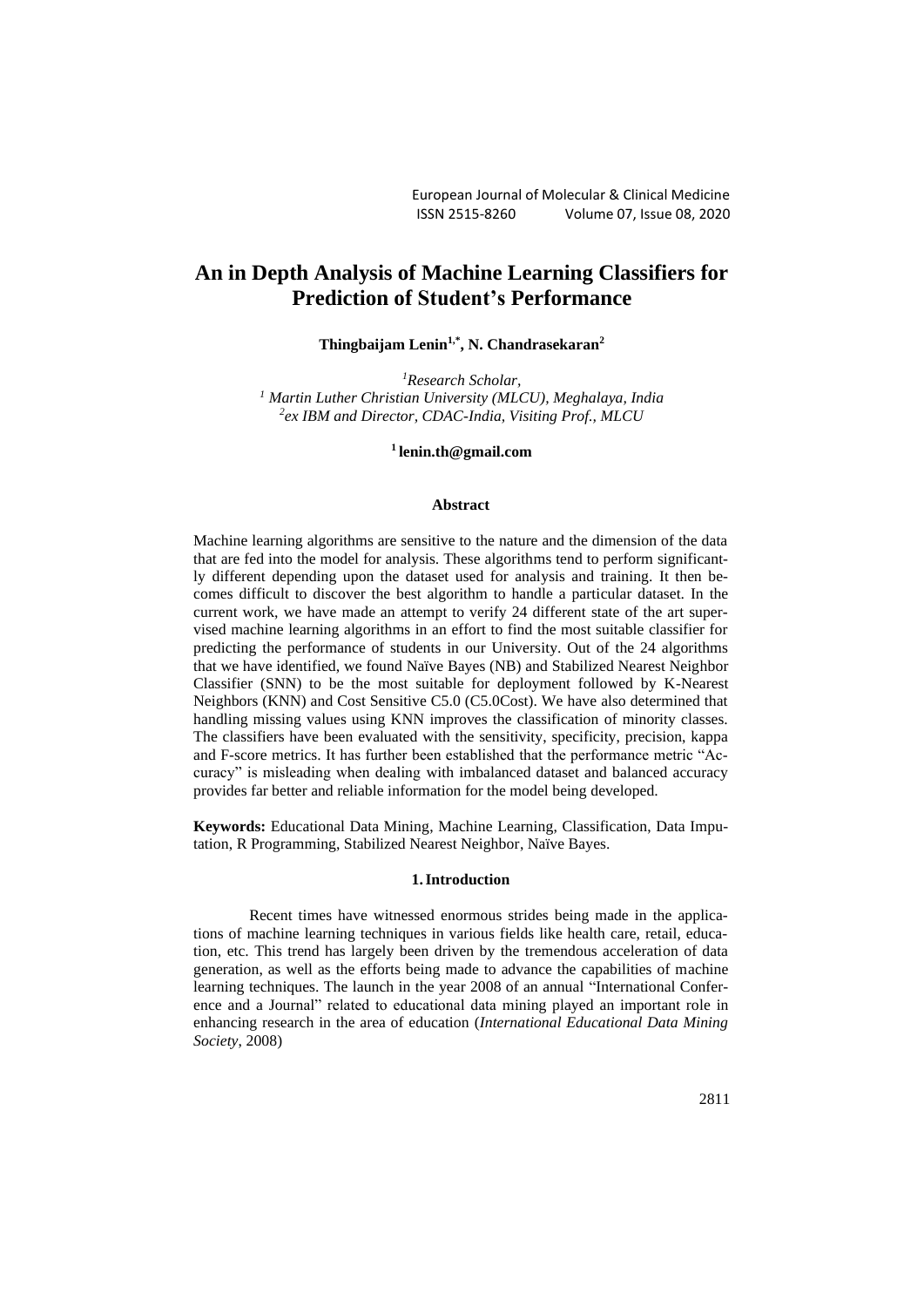The main objective of this study is to develop a model to identify students, who are at risk based on their demographic, prior academic performance and their intelligence as defined by Gardner's "Multiple Intelligence"(Gardner, 2011). This lends an opportunity to the academic administrators to identify students who are likely to drop out of the program due to poor academic performance. We consider that this study will provide a solution to both the students and the University to tackle issues relating to poor performance and drop out of students.

For the current research, we have used popular machine learning algorithms like Random Forest (RF), K-Nearest Neighbors (KNN), Naïve Bayes (NB), J48, Adaboost and other classification algorithms comprising a total of 24 algorithms and these have been implemented using R programming language. We have made use of the extensive capabilities of the RStudio integrated development environment for the development of the new model.

We categorized the students under "GD" and "FR", which refers to "Good" and "Fair" respectively. Students predicted to fall under the "FR" category are considered to be the ones who are at risk and are likely to fail or drop out of the University while students predicted "GD" are expected to perform well without any additional assistance from the faculty.

The rest of the paper is organized as follows. In Section II, we have provided a brief summary of various works related to the educational data mining and in other domains found in literature. Section III describes the methodology used for model development and this is followed by Section IV, in which the results and discussions are presented in detail.

#### **2.Literature Review**

The literature abounds with several studies that were conducted to predict students' performance by using different techniques of machine learning. We have explored some of the works that are directly relevant to our study.

Zulfiker *et al.* (2020) used data obtained from a private university in Bangladesh to demonstrate that 7 different machine learning classifiers, viz., SVM, KNN, Logistic Regression, DT, adapative boosting algorithm, AdaBoost, Extra Tree Classifier and Multilayer Perceptron (M.L.P) classifiers, were able to predict the student performance well. The approach involved training a student dataset of 400 instances with 8 attributes. The resulted output of the "base classifiers" were aggregated by "weighted voting" approach and had resulted in producing an accuracy of 81.73%.

The work of Krishna, et al. presented classification by CART (Classification and Regression Trees), which is a decision tree algorithm. Data collected from 352 graduating students were used for training and to make predictions relating to the identification of students at risk. The dataset was extracted from the Moodle LMS log file, which consists of the activities of the student while using the LMS. The authors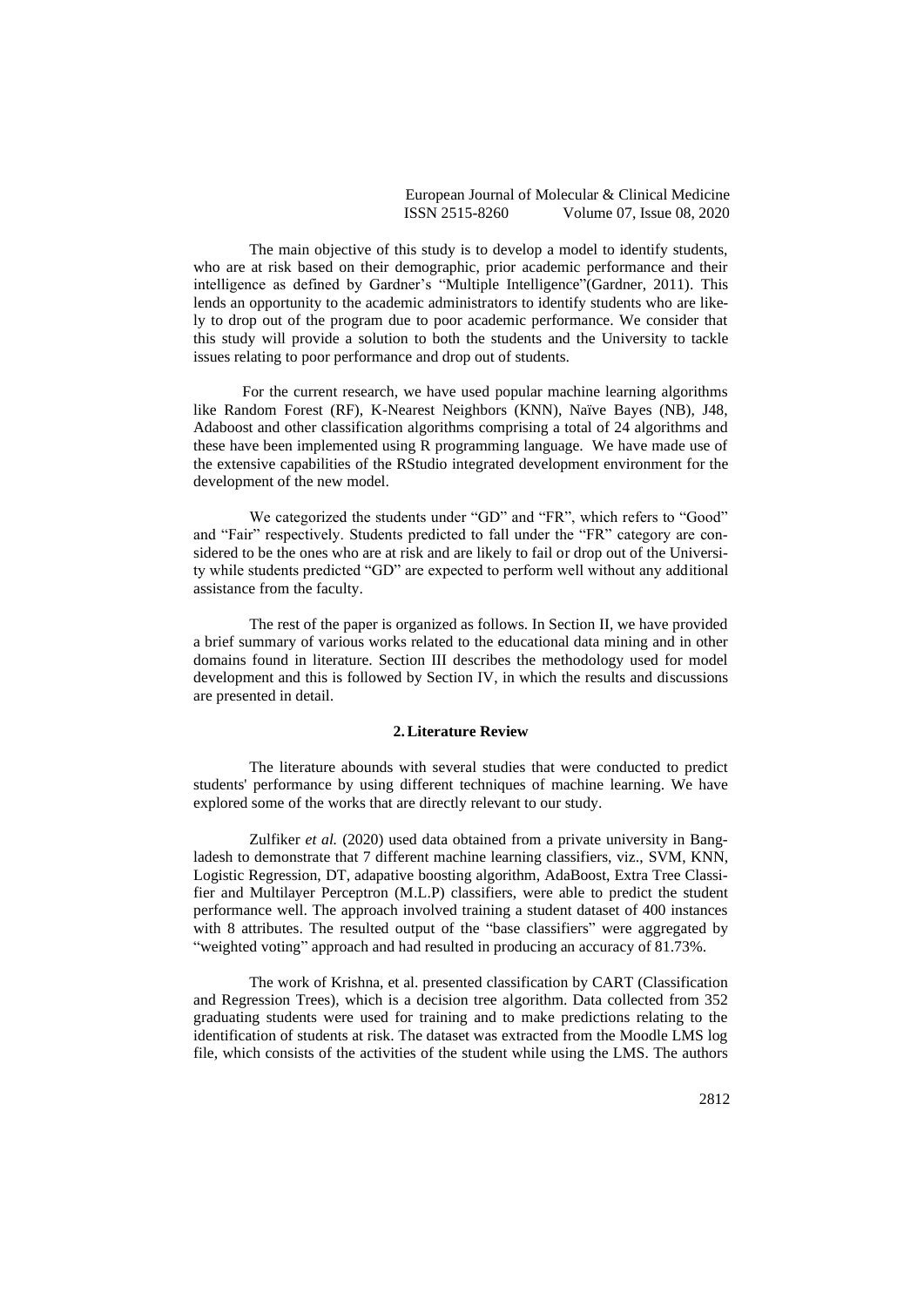achieved a very high accuracy of 99.1%. Moodle is a free and open-source learning management system (LMS) written in PHP. It is possible to customize LMS to create websites with online courses for both educators and trainers to realize certain learning objectives (Krishna *et al.*, 2020).

Urkude and K. Gupta worked on 395 student records to predict the student's performance. The dataset consists of attributes such as age, occupation of the parent, health condition, and internet access and school information. Three classifiers, such as Decision Tree, Naïve Bayes and Support Vector Machine were used by taking three different samples of sizes, 100, 200 and 300. The performance of the classifiers were evaluated by using F1 and observed that The F1 score increased with sample size and the highest score of 0.7838 was achieved by the SVM at 300 sample size (Urkude and Gupta, 2019).

The work of Fatima and Mahgoub indicate that both the Decision Tree and Bayesian Network algorithms have been effective in predicting student's academic success. They used a dataset consisting of 165 students for analysis and were able to achieve an accuracy of 96.6%. Their observations include that gender, mother's education, score at high school, previous semester score and attendance and score in SE were the most informative features for the analysis of the student performance (Fatima and Mahgoub, 2019).

Imran, et al have worked on an ensemble model of J48 and Real AdaBoost to obtain a significantly improved accuracy 95.78% using the dataset at UGI machine learning repository consisting of 1044 instances with 33 attributes. The dataset was found to exhibit class imbalance, which necessitated the deployment of a re-sampling class balancing method. Artificial Neural Network (ANN) based techniques have been used by Lau, et al [8] to evaluate and predict CGPA of students. The dataset of 1000 University students used consisted of information on socio-economic background and the score obtained in the national university entrance examination. The overall accuracy of the model was 84.8 %. They observed that the role of mother played was more significant in the student's academic performance than that of the father. The authors also observed that imbalance data of gender decreased the prediction accuracy and ANN performed poorly in classifying students based on their gender(Imran *et al.*, 2019).

The machine learning techniques of ANN, Naïve Bayes, Decision Tree, and Logistic Regression were also analyzed employing the records of 161 students of the Al-Muthanna University in an effort to predict the student performance at the study conducted by Altabrawee, et al. Their work revealed that ANN provided the best performance when pitted against the other classifiers with an accuracy of 77.04%. The five most important attributes that had the most influence were found to be the student grades obtained in computer subjects, types of accommodation, interest in studying computer core subjects, satisfaction with the educational environment and type of residency(Altabrawee, Ali and Ajmi, 2019).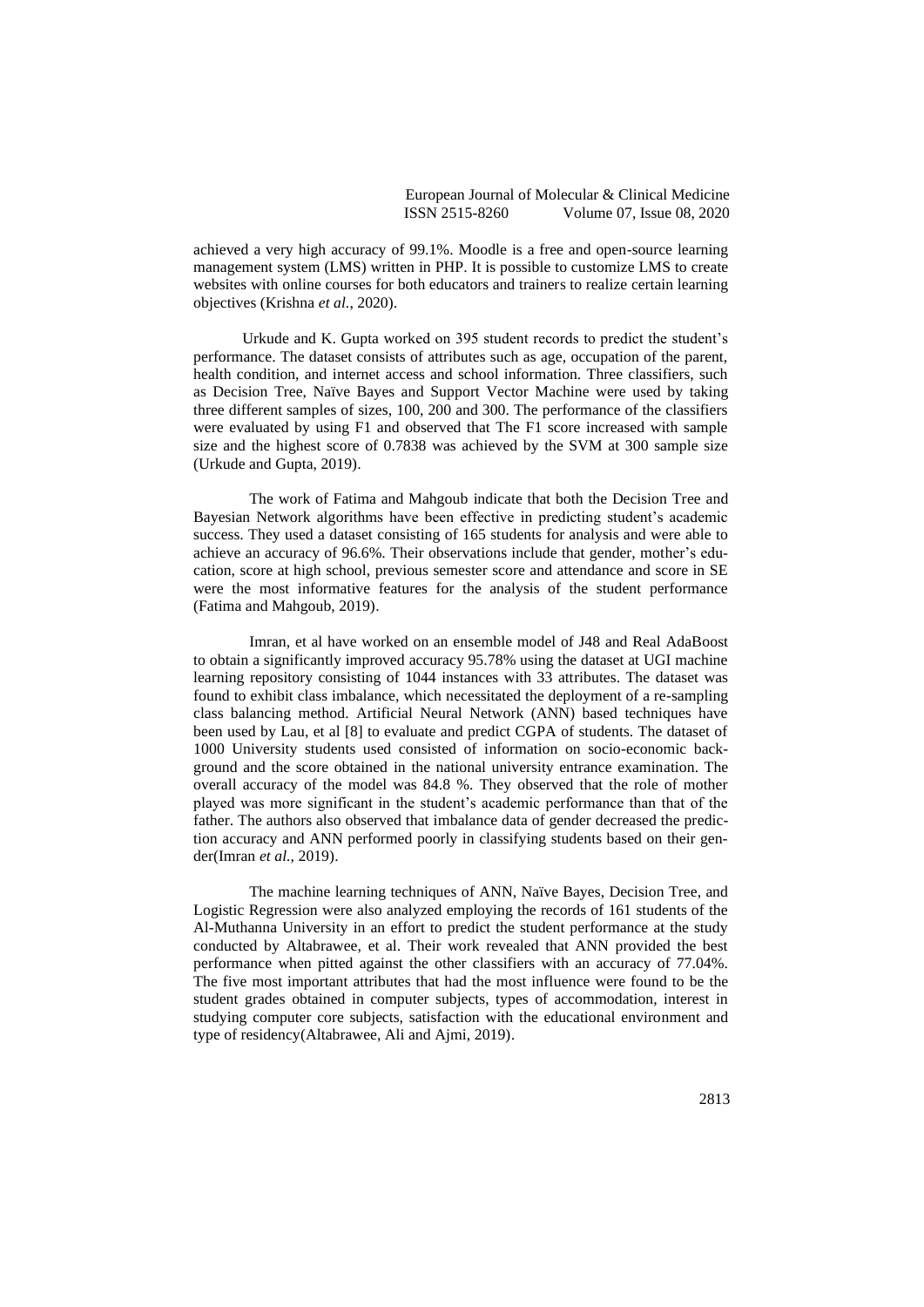It is pertinent to digress at this juncture to also refer to the work of our coworkers at MLCU in the field of data mining (Dawngliani M.S, Chandrasekaran N, 2019; Dawngliani *et al.*, 2020; Dawngliani M S, Chandrasekaran N, 2020). In their study, the authors have explored various algorithmic tools to facilitate the prediction of the chances of breast cancer survivability, to assist a better understanding of the survival factors.

#### **3.Methodology**

The proposed methodology is an adaptation to the CRISP-DM (Shearer *et al.*, 2000), which stands for "Cross Industry Standard Process for Data Mining". The methodology identifies 6 steps to conceive a particular data mining project that can have cycle iterations to suit developers. The 5 primary stages involve business understanding, understanding data, data preparation, modeling and evaluation. The framework of the methodology is shown in figure 1.

**Dataset and Description:** To assist in the development of this model to assess the performance of students, we have gained access to the vast data collected from our university, MLCU, Meghalaya. The problems are unique as the students enroll from remote places of the region situated across the north eastern parts of India. The data consists of information collected at the time of admission. This includes data relating to demographic as well as academic performance prior to joining the University, their intelligence as defined by Gardner's Multiple Intelligence (MI) (*Multiple Intelligences Inventory*, 2017) and the students' transcripts. We have collected 497 instances each with 20 attributes. All the attributes and the values assigned to them for developing the model are shown in table 1.

The total instance collected is 497 with 20 attributes. All the attributes and the values assigned for developing the model are shown in table 1.

**Understanding the Dataset:** In order to meet the research objective and to gain greater accuracy, transformation of the dataset was performed, which in turn also precedes to furnishing some valuable intuition. For instance, we have found that some missing values were present in the dataset, please refer to table 2 for the percentage of missing values present in the attributes. Figure 2 also shows the missing values present in each attribute.

The nature of this value is MCAR, which stands for 'Missing Completely At Random' and it is considered that it will introduce no bias (R. J. Little and D. B. Rubin, 1987).

The computations also indicate that the dataset is imbalanced and that the positive class 'FR' consists merely of 4.8% of the dependent feature. We, however, followed appropriate techniques to handle missing values and to tackle the problems relating to imbalanced class in the study. These are explained in greater detail in the latter part of the paper.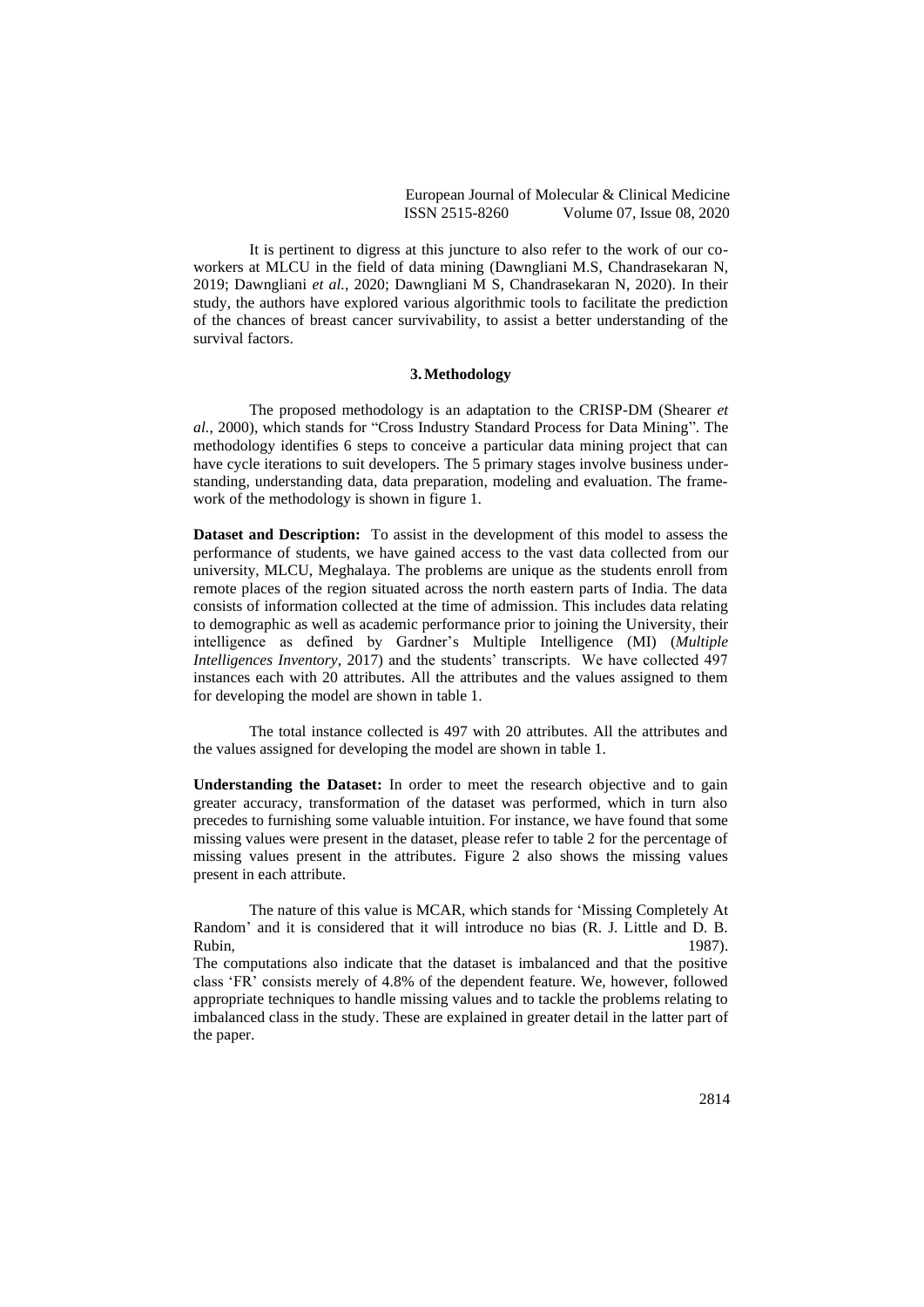**Data Preparation:** In this phase, we partition the data into 70% training data and 30% testing data thereby obtaining the following number of instances:

The computations also indicate that the dataset is imbalanced and that the positive class 'FR' consists merely of 4.6% of the dependent feature. We, however, followed appropriate techniques to handle missing values and to tackle the problems relating to imbalanced class in the study. These are explained in greater detail in the latter part of the paper.

- Removing the record with missing values : This method is found to be the simplest one as it simply deletes the record that consists of missing values in any of the attributes. We use it as there is enough instances left after the process.
- Using K-Nearest Neighbors algorithm: KNN performs data imputation by taking the majority of the K nearest values (G. E. A. P. A. Batista and M. C. Monard, 2002). It is clustering base technique and we used  $k=10$  for performing the imputation. We can then compare the performance of the model developed using the data imputed by the above two techniques.

**Modelling:** Choosing the right classifier for a dataset is very much crucial for any machine learning study. Classifier which performs well in one dataset may not do so in another dataset. In order to identify the most appropriate classifier which provides the best performance, various state of the art classifiers are explored in this study using R as a programming language in the RStudio IDE (*RStudio*, 2011). The performance of the various classifiers are analyses using R Caret package (Max *et al.*, 2020). We use "FR" as positive class and performed analysis with the classifiers Naïve Bayes(nb), K-Nearest Neighbors (knn), J48, random forest (rf) , ROC-Based Classifier (rocc), Stochastic Gradient Boosting (gbm),

eXtreme Gradient Boosting(xgbTree), JRip, OneR, Classical Soft Independent Modelling of Class Analogy (CSimca), Robust Soft Independent Modelling of Class Analogy (Rsimca), C5.0Cost, PART, Conditional Inference Tree (ctree), Bagged CART (treebag), Bayesian Generalized Linear Model (bayesglm), Averaged Neural Network(avNNet), Neural Network(nnet), C5.0, C5.0Rules, C5.0Tree and Stabilized Nearest Neighbor Classifier (snn). While executing the classifiers, we use 10 fold cross validation to minimize the overfitting.

As has been cited earlier, the dataset is imbalanced and hence, while using 'accuracy' as a metric of the performance of the classifier, we have found out that it leads to deceiving, misleading and ambiguous outcome. When the computations provide high accuracy, the penalty that comes with it includes very less or no classification of the positive class. Similar mishaps occur for classification of negative classes by certain classifiers.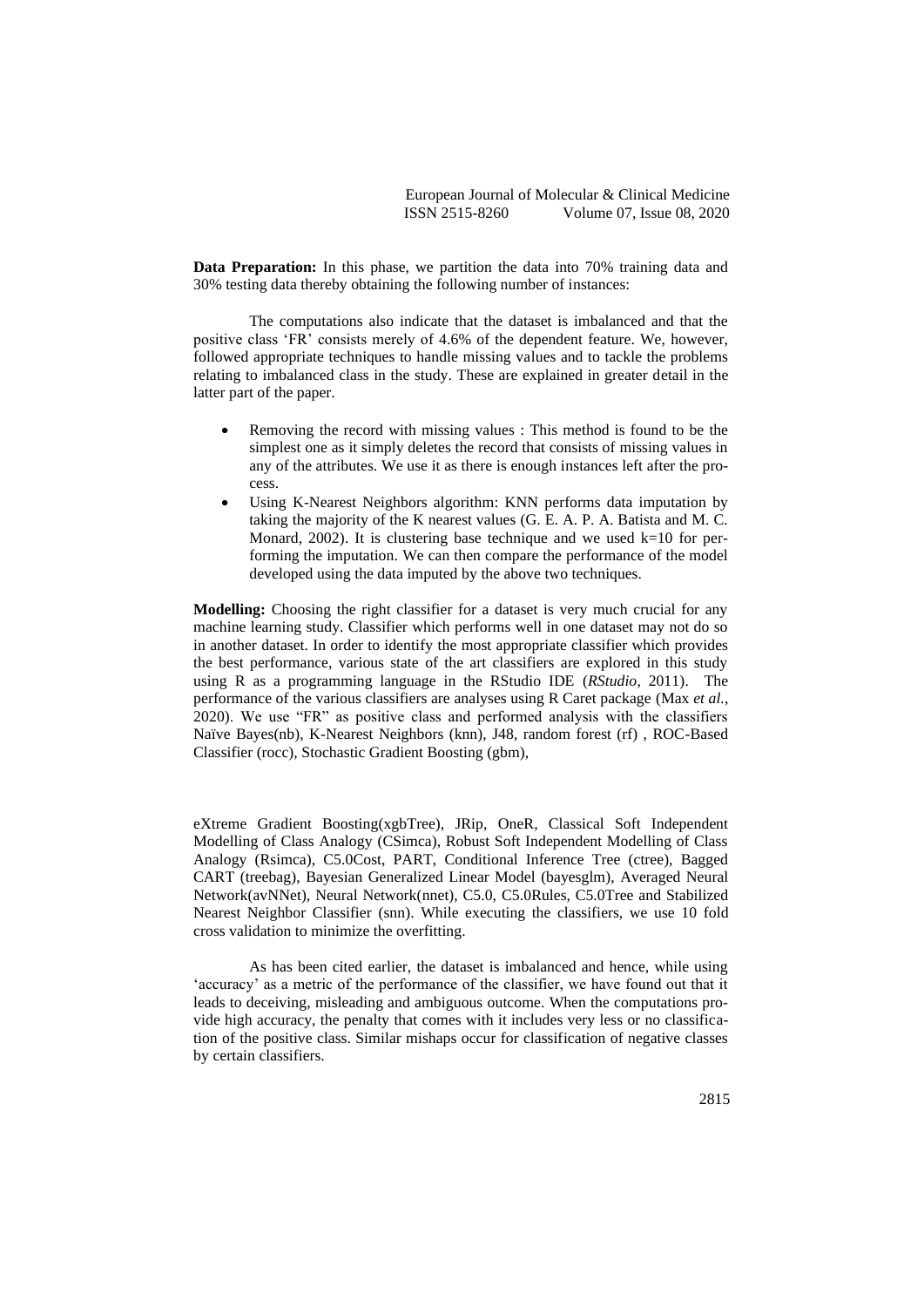It was thus considered to be more appropriate to use 'balanced accuracy', as defined by the following formula to measure the performance of a classifier:

Balanced Accuracy = (Sensitivity + Specificity)/2 Other computations include metrics like Kappa, Precision, etc.



**Figure 1. Framework of the Methodology**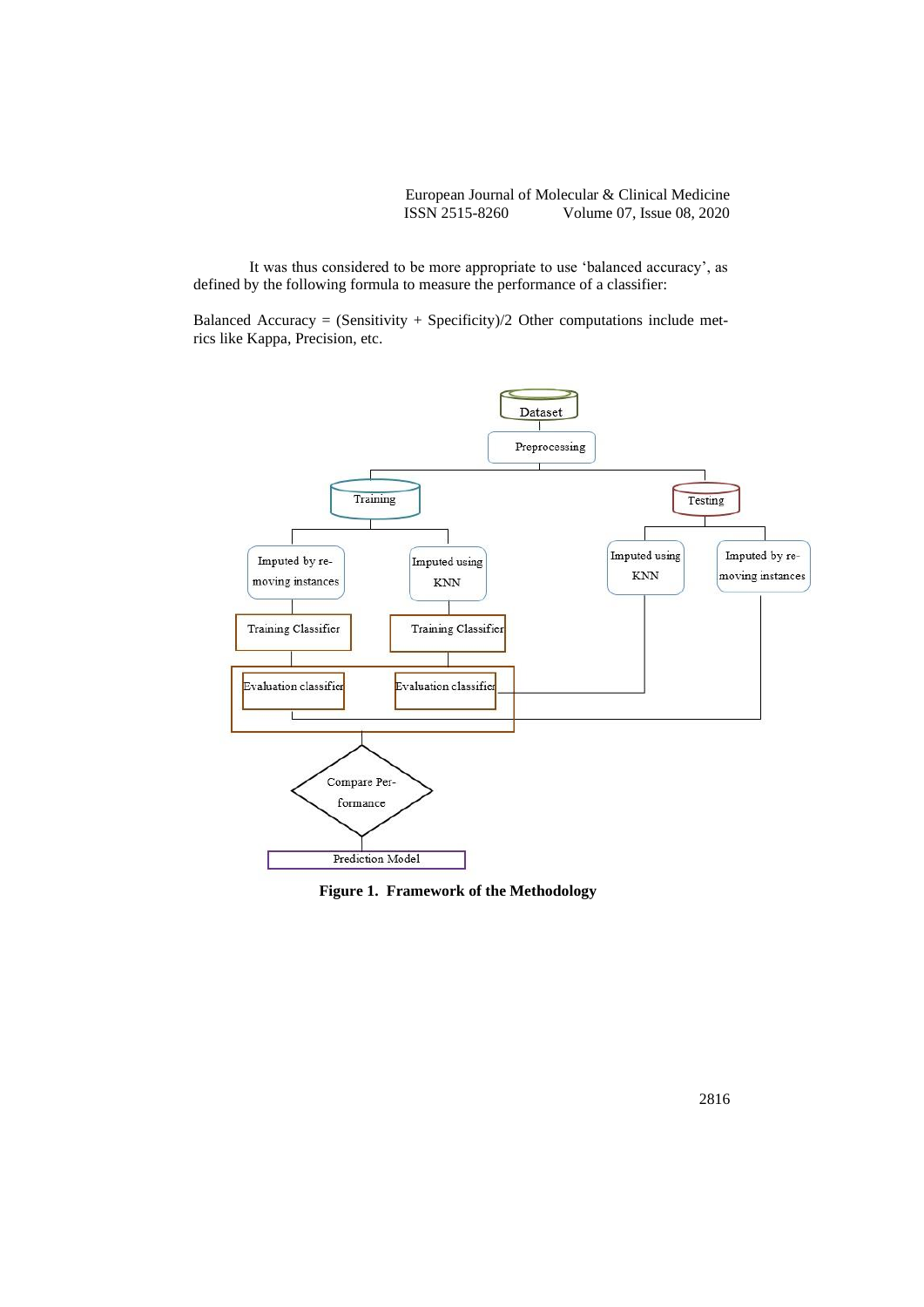

European Journal of Molecular & Clinical Medicine<br>ISSN 2515-8260 Volume 07, Issue 08, 2020 Volume 07, Issue 08, 2020

Figure 2. Attributes with missing values



**Figure 3. Comparison of Balanced Accuracy**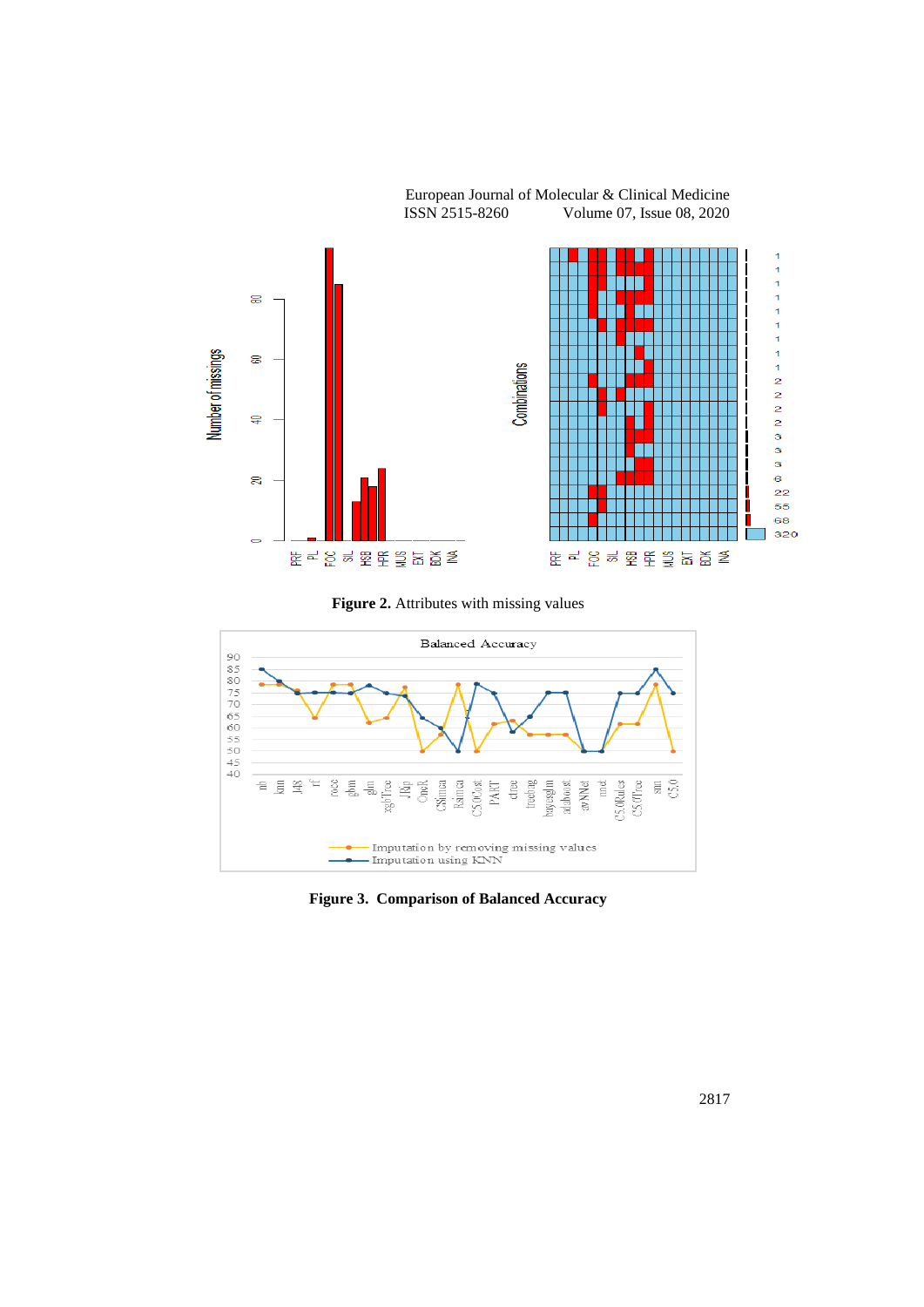European Journal of Molecular & Clinical Medicine ISSN 2515-8260 Volume 07, Issue 08, 2020



**Figure 4. Comparison of Sensitivity**



**Figure 5. Comparison of F-Score**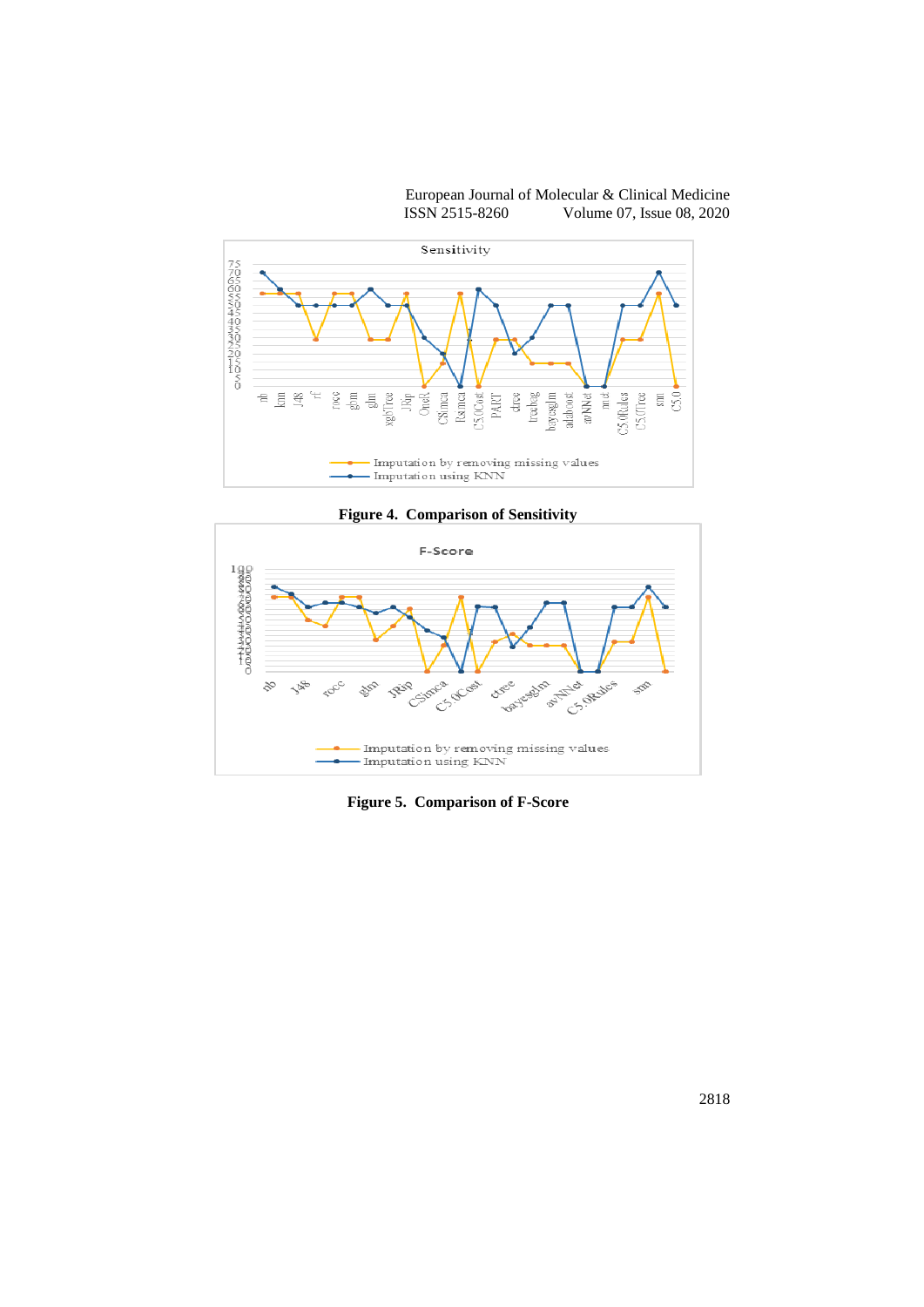

**Figure 6. Comparison of Specificity**



**Figure 7. Comparison of Precision**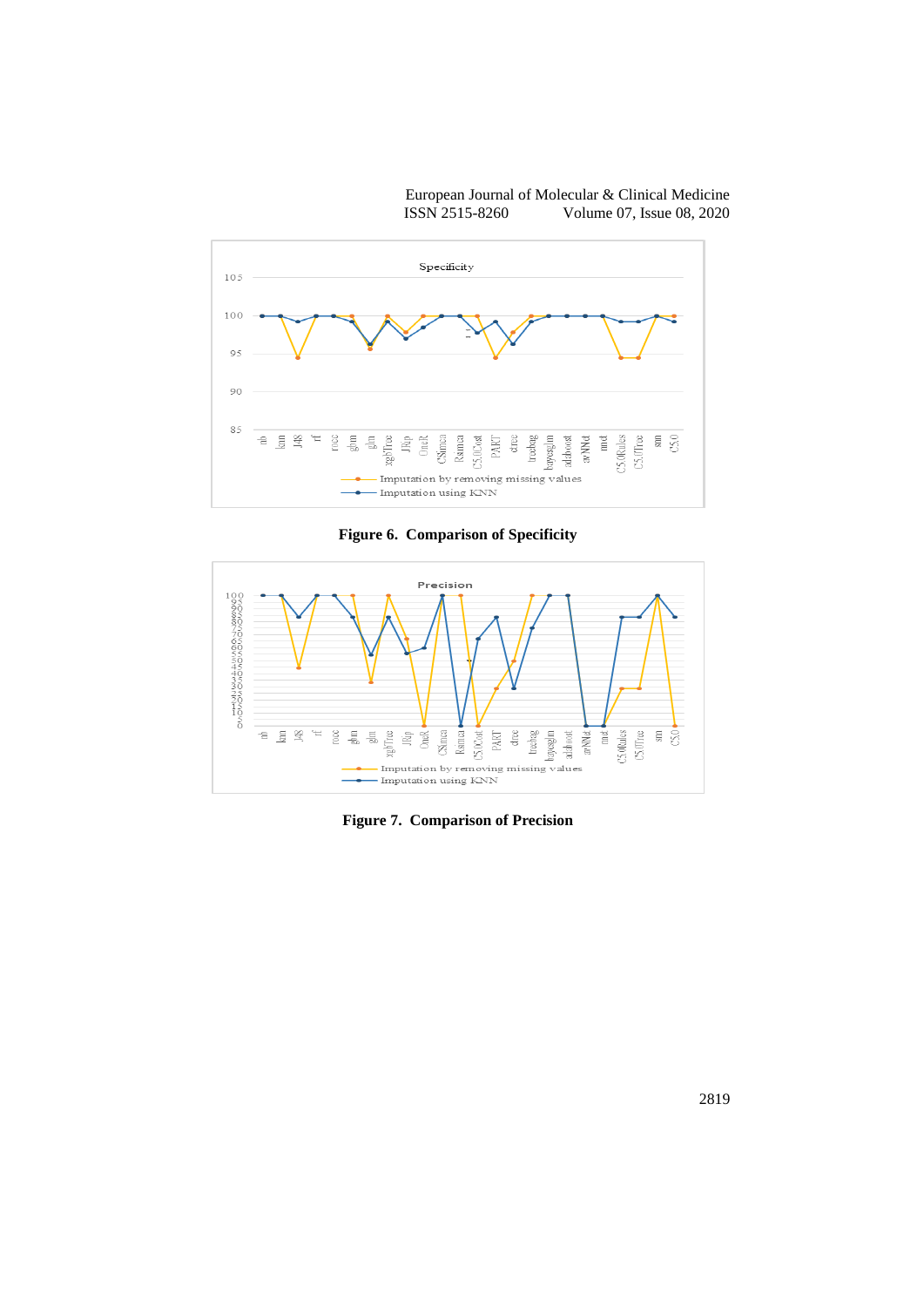

**Figure 8. Comparison of Kappa Value**

| Table I. Data Description |  |
|---------------------------|--|
|---------------------------|--|

| SL. No. | Attribute  | Description                                                                                                                      | Values                                                                                                                                                                                                                                               |  |
|---------|------------|----------------------------------------------------------------------------------------------------------------------------------|------------------------------------------------------------------------------------------------------------------------------------------------------------------------------------------------------------------------------------------------------|--|
| 1       | <b>PRF</b> | Performance of the student as provid-<br>ed by CGPA                                                                              | If $CGPA \geq 1.6$ , GD denoting<br>Good else FR for Fair                                                                                                                                                                                            |  |
| 2       | <b>GND</b> | Gender of the student                                                                                                            | "M" denoting Male and "F"<br>denoting Female                                                                                                                                                                                                         |  |
| 3       | PL         | Permanent Location where the stu-<br>dent was brought up                                                                         | RR denoting Rural, UR denoting<br>Urban                                                                                                                                                                                                              |  |
| 4       | <b>CAT</b> | Whether the student belongs to Gen-<br>eral, Other backward class, schedule<br>caste or schedule tribe as categories at<br>India | "GEN" denoting General, "ST"<br>for Schedule Tribe, "SC" for<br>schedule caste and "OBC" for<br>other backward class                                                                                                                                 |  |
| 5       | FOC        | Father's Occupation                                                                                                              | "TR" denoting Teacher,<br>"GS" denoting Govt. Servant<br>, "BS" denoting Businessman<br>"FR"<br>denoting<br>Farmer/cultivator/Laborer<br>/Disability, "OTH" denoting<br>Pastor/Social<br>Worker/Driver<br>/Hospital worker /Ministry Ad-<br>min etc. |  |
| 6       | <b>MOC</b> | Mother's Occupation                                                                                                              | "HW" denoting house wife and<br>denoting working<br>NHW"<br>,,<br>woman                                                                                                                                                                              |  |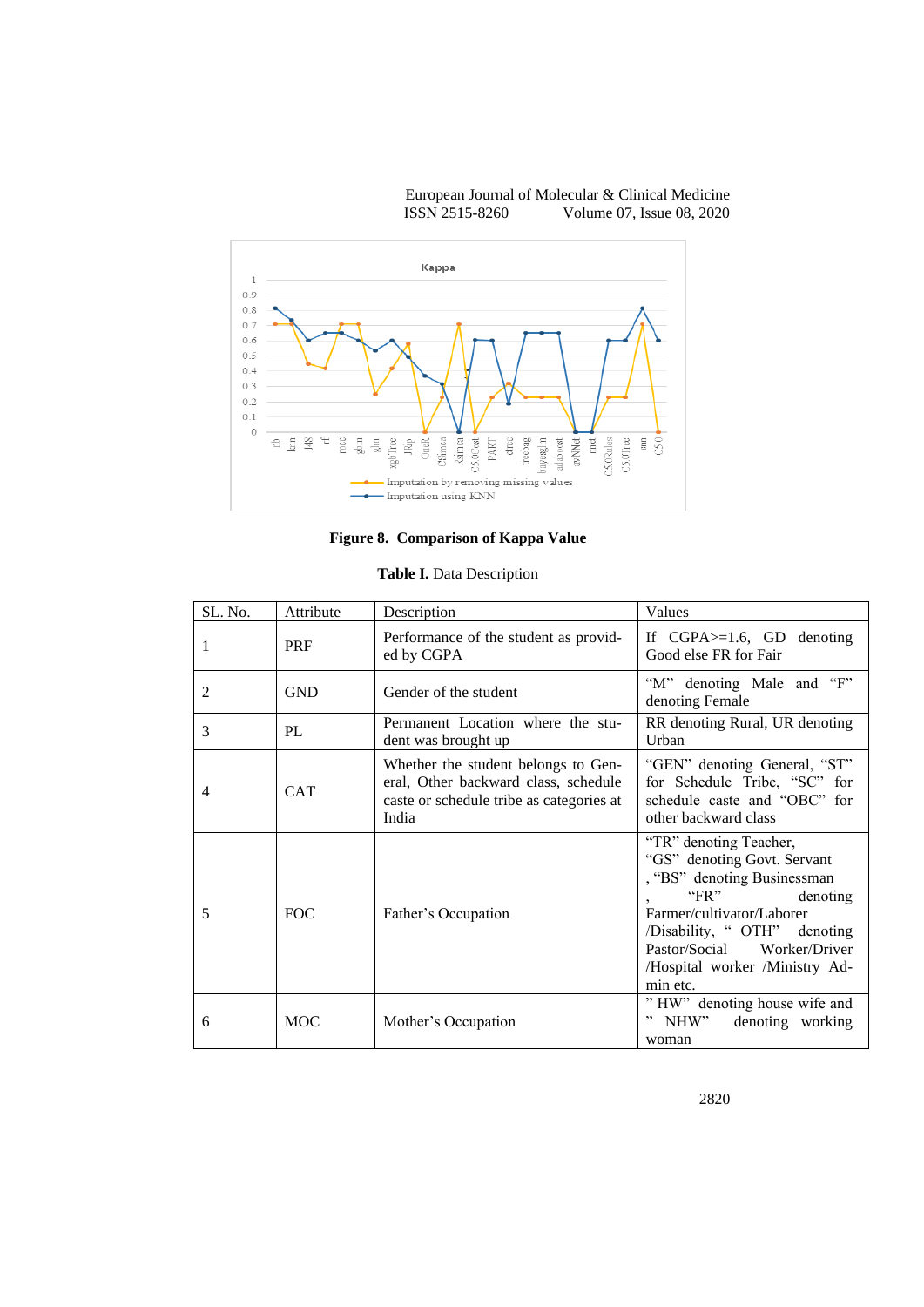European Journal of Molecular & Clinical Medicine ISSN 2515-8260 Volume 07, Issue 08, 2020

| 7  | <b>SIL</b> | Location of the institute where the<br>student studied or appeared for the<br>Matriculation                             | " RR" denoting Rural, " UR"<br>denoting Urban and "PT"<br>for<br>Private candidate |  |
|----|------------|-------------------------------------------------------------------------------------------------------------------------|------------------------------------------------------------------------------------|--|
| 8  | <b>MPR</b> | Performance of the student at the<br>Matriculation as provided by the Ma-<br>triculation Exam                           | "VG" for $\geq$ =60%; "GD" $\geq$ =45%<br>else" FR"                                |  |
| 9  | <b>HSB</b> | Subjects studied at the Higher Sec-<br>ondary/12thStd                                                                   | "A" for Arts, "B" for Science,<br>"C" for Commerce, "V" for Vo-<br>cational        |  |
| 10 | <b>HSL</b> | Location of the institute where the<br>student studied or appeared for the<br>Higher Secondary Examination/12th<br>Std. | " RR" denoting Rural, " UR"<br>denoting Urban and "PT" for<br>Private candidate    |  |
| 11 | <b>HPR</b> | Performance of the student at the<br>higher secondary as provided by the<br>Board Examination at 12thStd                | "VG" for $>=60\%$ ; "GD" $>=45\%$<br>else" FR"                                     |  |
| 12 | <b>NLT</b> | Naturalistic Intelligence                                                                                               | Score denoted by integer value<br>between 1 to 10                                  |  |
| 13 | <b>MUS</b> | Musical Intelligence                                                                                                    | Score denoted by integer value<br>between 1 to 10                                  |  |
| 14 | LOM        | Logical Mathematical Intelligence                                                                                       | Score denoted by integer value<br>between 1 to 10                                  |  |
| 15 | <b>EXT</b> | <b>Existential Intelligence</b>                                                                                         | Score denoted by integer value<br>between 1 to 10                                  |  |
| 16 | <b>INE</b> | Interpersonal Intelligence                                                                                              | Score denoted by integer value<br>between 1 to 10                                  |  |
| 17 | <b>BDK</b> | <b>Bodily Kinesthetic Intelligence</b>                                                                                  | Score denoted by integer value<br>between 1 to 10                                  |  |
| 18 | <b>VLI</b> | Verbal Linguistic Intelligence                                                                                          | Score denoted by integer value<br>between 1 to 10                                  |  |
| 19 | <b>INA</b> | Intrapersonal Intelligence                                                                                              | Score denoted by integer value<br>between 1 to 10                                  |  |
| 20 | <b>VSP</b> | Visual Spatial Intelligence                                                                                             | Score denoted by integer value<br>between 1 to 10                                  |  |

**Table II.** Percentage of missing value in the attribute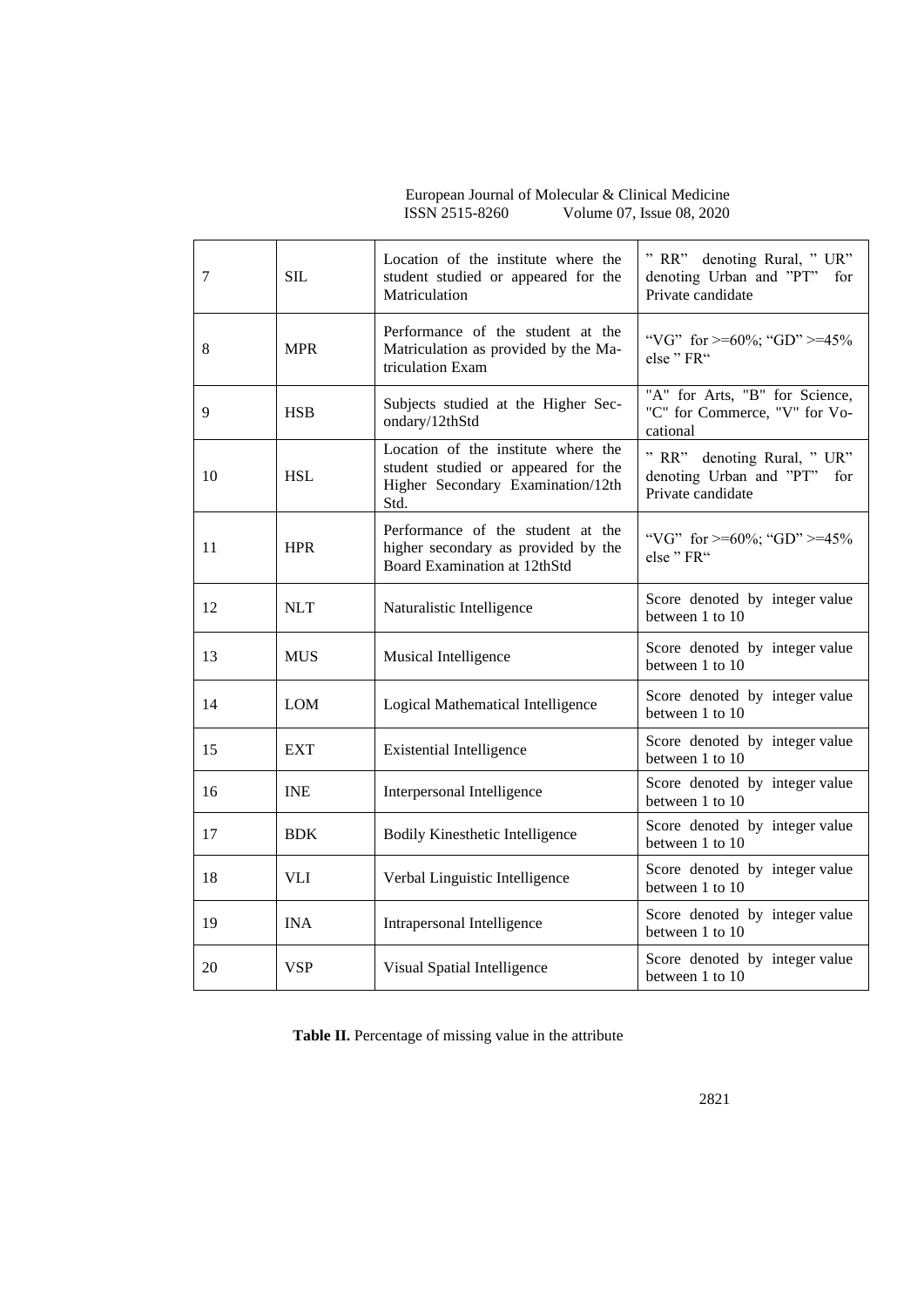European Journal of Molecular & Clinical Medicine ISSN 2515-8260 Volume 07, Issue 08, 2020

| <b>PI</b>    | <b>FOC</b> | MOC  | <b>MPR</b> | HSB  | HSL  | <b>HPR</b> |
|--------------|------------|------|------------|------|------|------------|
| $\mathsf{U}$ | 19.52      | 17.1 | 2.62       | 4.ZJ | 3.62 | 4.83       |

### **Table III.** Training and Testing Data

| <b>Training Data</b> |           | <b>Testing Data</b> |           |  |  |
|----------------------|-----------|---------------------|-----------|--|--|
| <b>PRF</b>           | Frequency | <b>PRF</b>          | Frequency |  |  |
| <b>FR</b>            |           | <b>FR</b>           |           |  |  |
| $\operatorname{GL}$  | 340       | ĴГ                  | 134       |  |  |

## **Table IV.** Result of the analysis on data imputed by removing instance with any missing value

| Classifier  | Accuracy | Sensitivi- | Specificity | Preci- | Kap- | <b>Balanced</b> |
|-------------|----------|------------|-------------|--------|------|-----------------|
|             |          | ty         |             | sion   | pa   | Accuracy        |
| nb          | 96.94    | 57.14      | 100         | 100    | 0.71 | 78.57           |
| knn         | 96.94    | 57.14      | 100         | 100    | 0.71 | 78.57           |
| J48         | 91.84    | 57.14      | 94.50       | 44.44  | 0.45 | 75.82           |
| rf          | 94.90    | 28.57      | 100         | 100    | 0.42 | 64.28           |
| rocc        | 96.94    | 57.14      | 100         | 100    | 0.71 | 78.57           |
| gbm         | 96.94    | 57.14      | 100         | 100    | 0.71 | 78.57           |
| glm         | 90.82    | 28.57      | 95.60       | 33.33  | 0.25 | 62.08           |
| xgbTree     | 94.90    | 28.57      | 100         | 100    | 0.42 | 64.28           |
| JRip        | 94.90    | 57.14      | 97.80       | 66.66  | 0.58 | 77.47           |
| OneR        | 92.86    | 0000       | 100         | 0000   | 000  | 50.00           |
| CSimca      | 93.88    | 14.29      | 100         | 100    | 0.23 | 57.14           |
| Rsimca      | 96.94    | 57.14      | 100         | 100    | 0.71 | 78.57           |
| C5.0Cost    | 92.86    | 0000       | 100         | 0000   | 0000 | 50.00           |
| <b>PART</b> | 89.80    | 28.57      | 94.50       | 28.57  | 0.23 | 61.53           |
| ctree       | 92.86    | 28.57      | 97.80       | 50.00  | 0.32 | 63.18           |
| treebag     | 93.88    | 14.29      | 100         | 100    | 0.23 | 57.14           |
| bayesglm    | 93.88    | 14.29      | 100         | 100    | 0.23 | 57.14           |
| adaboost    | 93.88    | 14.29      | 100         | 100    | 0.23 | 57.14           |
| avNNet      | 92.86    | 0000       | 100         | 0000   | 000  | 50.00           |
| nnet        | 92.86    | 0000       | 100         | 0000   | 000  | 50.00           |
| C5.0Rules   | 89.80    | 28.57      | 94.50       | 28.57  | 0.23 | 61.53           |
| C5.0Tree    | 89.80    | 28.57      | 94.50       | 28.57  | 0.23 | 61.53           |
| snn         | 96.94    | 57.14      | 100         | 100    | 0.71 | 78.57           |
| C5.0        | 92.86    | 0000       | 100         | 0000   | 000  | 50.00           |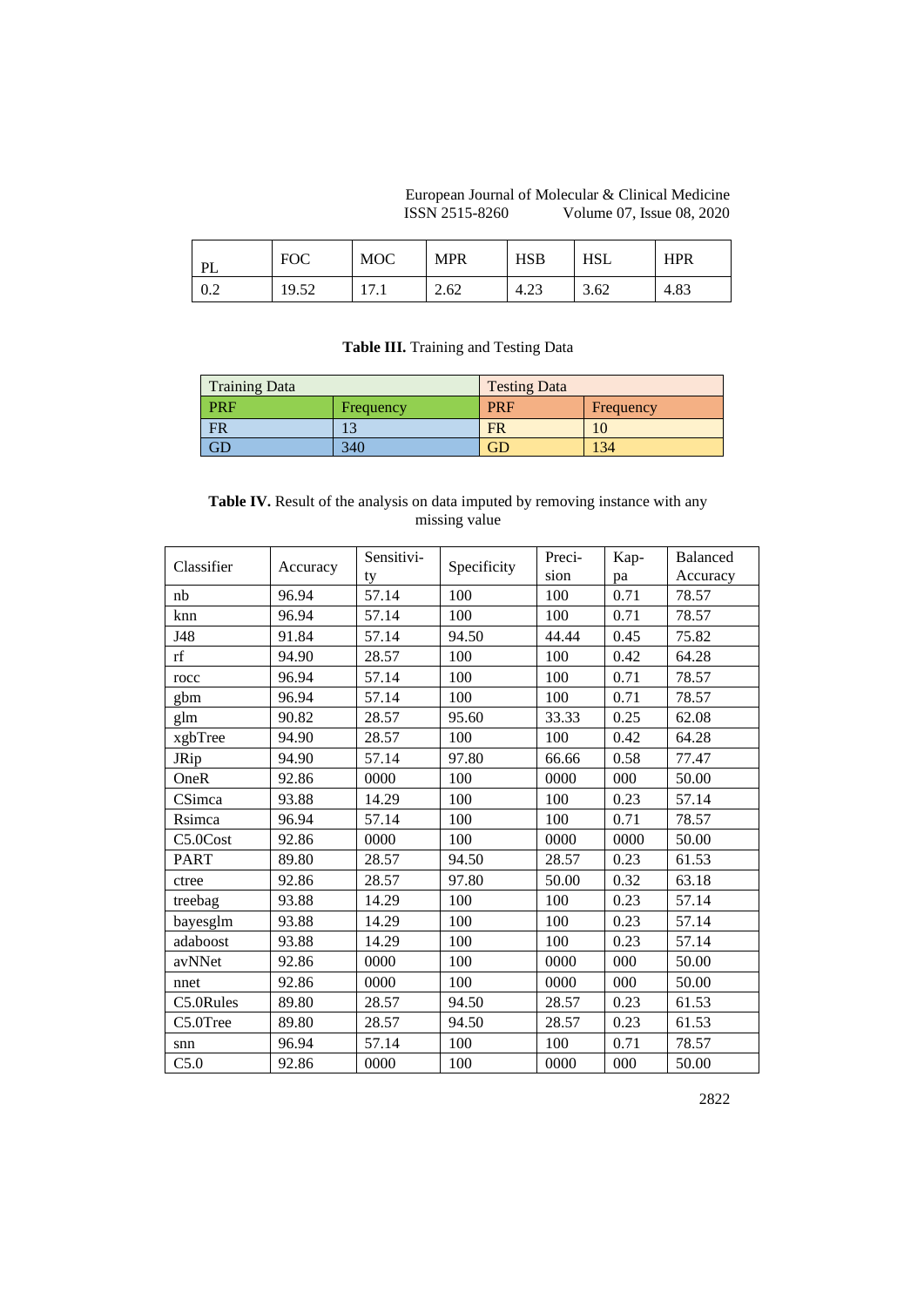| Classifier  | Accuracy | Sensitivity      | Specificity | Preci-       | Kappa        | <b>Balanced</b> |
|-------------|----------|------------------|-------------|--------------|--------------|-----------------|
|             |          |                  |             | sion         |              | Accuracy        |
| nb          | 97.92    | 70               | 100         | 100          | 0.812        | 85              |
| knn         | 97.22    | 60               | 100         | 100          | 0.736        | 80              |
| J48         | 95.83    | 50               | 99.25       | 83.33        | 0.604        | 74.63           |
| rf          | 96.53    | 50               | 100         | 100          | 0.650        | 75              |
| rocc        | 96.53    | 50               | 100         | 100          | 0.650        | 75              |
| gbm         | 95.83    | 50               | 99.25       | 83.33        | 0.604        | 74.63           |
| glm         | 93.75    | 60               | 96.27       | 54.54        | 0.537        | 78.13           |
| xgbTree     | 95.83    | 50               | 99.25       | 83.33        | 0.604        | 74.63           |
| JRip        | 93.75    | 50               | 97.02       | 55.55        | 0.493        | 73.51           |
| OneR        | 93.75    | 30               | 98.51       | 60           | 0.370        | 64.25           |
| CSimca      | 94.44    | 20               | 100         | 100          | 0.317        | 60              |
| Rsimca      | 93.06    | $\Omega$         | 100         | $\Omega$     | $\Omega$     | 50              |
| C5.0Cost    | 95.14    | 60               | 97.76       | 66.66        | 0.605        | 78.88           |
| <b>PART</b> | 95.83    | 50               | 99.25       | 83.33        | 0.604        | 74.63           |
| ctree       | 90.97    | 20               | 96.27       | 28.57        | 0.188        | 58.14           |
| treebag     | 94.44    | 30               | 99.25       | 75           | 0.650        | 64.63           |
| bayesglm    | 96.53    | 50               | 100         | 100          | 0.650        | 75              |
| adaboost    | 96.53    | 50               | 100         | 100          | 0.650        | 75              |
| avNNet      | 93.06    | $\Omega$         | 100         | $\theta$     | $\Omega$     | 50              |
| nnet        | 93.06    | $\boldsymbol{0}$ | 100         | $\mathbf{0}$ | $\mathbf{0}$ | 50              |
| C5.0Rules   | 95.83    | 50               | 99.25       | 83.33        | 0.604        | 74.63           |
| C5.0Tree    | 95.83    | 50               | 99.25       | 83.33        | 0.604        | 74.63           |
| snn         | 97.92    | 70               | 100         | 100          | 0.812        | 85              |
| C5.0        | 95.83    | 50               | 99.25       | 83.33        | 0.604        | 74.63           |

**Table V.** Result of the analysis on data imputed using KNN

#### **4. Result And Conclusion**

The results of the above modeling phase are shown in table 4 and table 5. The performance of the classifiers has found to be better for the dataset imputed using KNN algorithm rather than the one imputed by merely removing records with some missing values in any of the attributes. We have also observed that Stabilized Nearest Neighbor Classifier (SNN) and Naïve Bayes (NB) classifiers provide the highest balanced accuracy (85%), please see figure 3.

Since we are more concerned with the correct classification of FR and cannot afford to have more false negatives, the sensitivity metrics has also been taken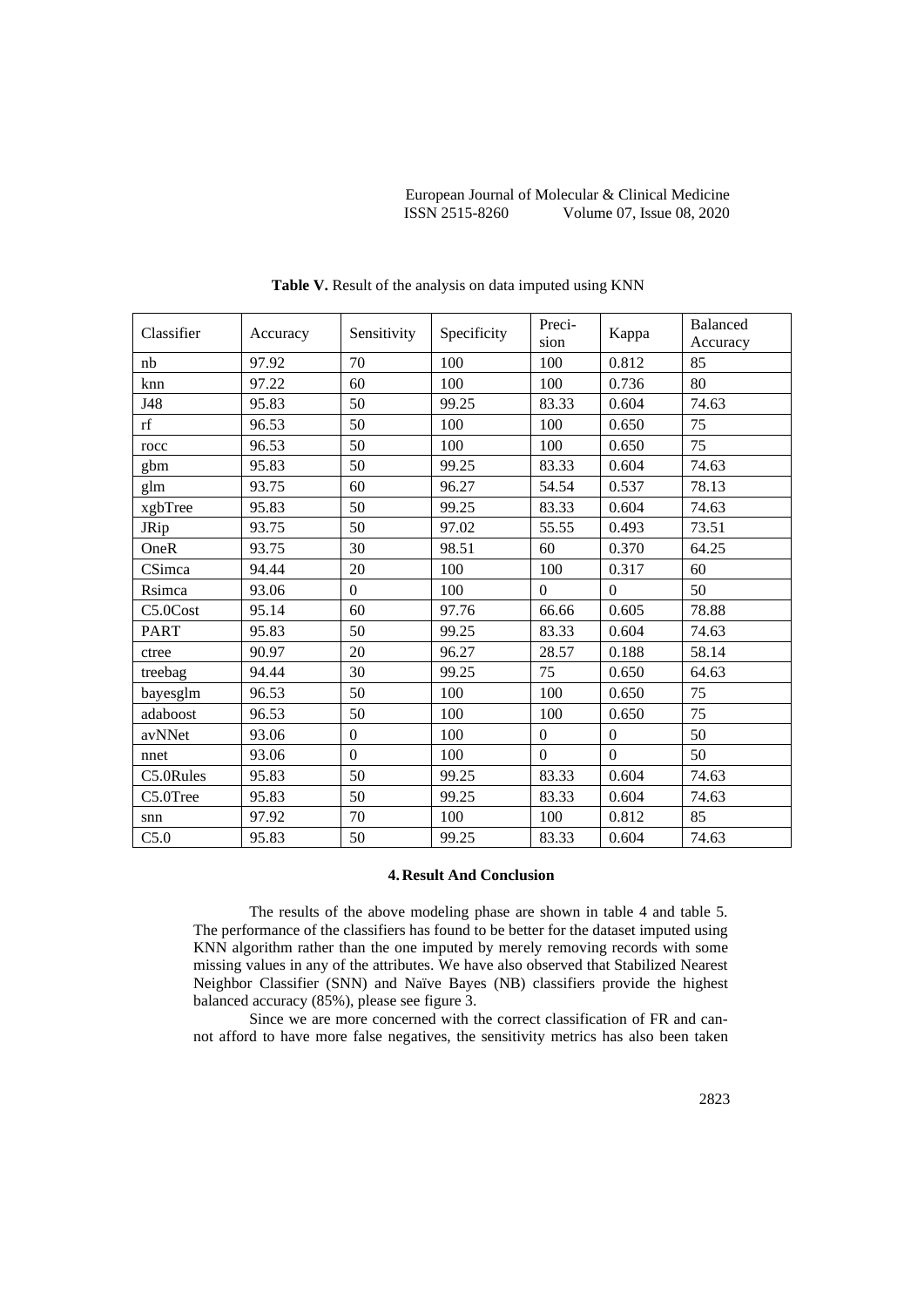into consideration. Under this scenario, both "SNN" and "NB" has been found to provide 70% sensitivity, see figure 4.

It may also be noted that sensitivity of SNN is higher than that of KNN. It has thus been established that SSN achieves greater improvement in the classification instability in comparison with KNN. The performance of the classifiers in terms of F-Score, specificity, precision and kappa in the dataset imputed with KNN and imputed by discarding the instances with the missing values are presented in Figure 5, Figure 6, Figure 7 and Figure 8 respectively. The performance of the model developed in this study has thus been proved to provide satisfactory results and hence suitable enough for deployment. Our future strategy includes exploring some hybrid approaches to improve the performance, vis-a-vis, the sensitivity.

**Acknowledgment:** We are thankful and grateful to the administration of Martin Luther Christian University, Meghalaya for providing the necessary data without which this study would have been a distant dream.

#### **References**

- [1] Altabrawee, H., Ali, O. A. J. and Ajmi, S. Q. (2019) 'Predicting Students' Performance Using Machine Learning Techniques', JOURNAL OF UNIVERSITY OF BABYLON for pure and applied sciences, 27(1), pp. 194–205. doi: 10.29196/jubpas.v27i1.2108.
- [2] Dawngliani, M. S. et al. (2020) 'Comparison of Decision Tree-Based Learning Algorithms Using Breast Cancer Data', in Lecture Notes on Data Engineering and Communications Technologies. Madurai, Tamil Nadu: Lecture Notes on Data Engineering and Communications Technologies, Springer Publication., pp. 885–896. doi: 10.1007/978-3-030-43192-1\_96.
- [3] Dawngliani M.S, Chandrasekaran N, S. L. (2019) 'A Comparative Study between Data Mining Classification and Ensemble Techniques for Predicting Survivability of Breast Cancer Patients', International Journal of Computer Science and Mobile Computing, 8(9), pp. 1–10.
- [4] Dawngliani M S, Chandrasekaran N, L. R. and T. H. (2020) 'Breast Cancer Recurrence Prediction Model Using Voting Technique', in Conference: International Conference on Mobile Computing and Sustainable Informatics (ICMCSI 2020). Nepal: EAI/Springer Innovations in Communication and Computing,.
- [5] Dawngliani M S, Chandrasekaran N, S. L. (2019) 'Development of a Model to Predict Breast Cancer Recurrence Using Decision Tree based Learning Algorithms', THINK INDIA JOURNAL, 22(10).
- [6] Fatima, S. and Mahgoub, S. (2019) 'Predicting Student's Performance in Education using Data Mining Techniques', International Journal of Computer Applications, 177(19), pp. 14–20. doi: 10.5120/ijca2019919607.
- [7] G. E. A. P. A. Batista and M. C. Monard (no date) 'K-Nearest Neighbour as Imputation Method: Experimental Results (in print)', in Technical Report,ICMC-USP,2002. 0103-2569.